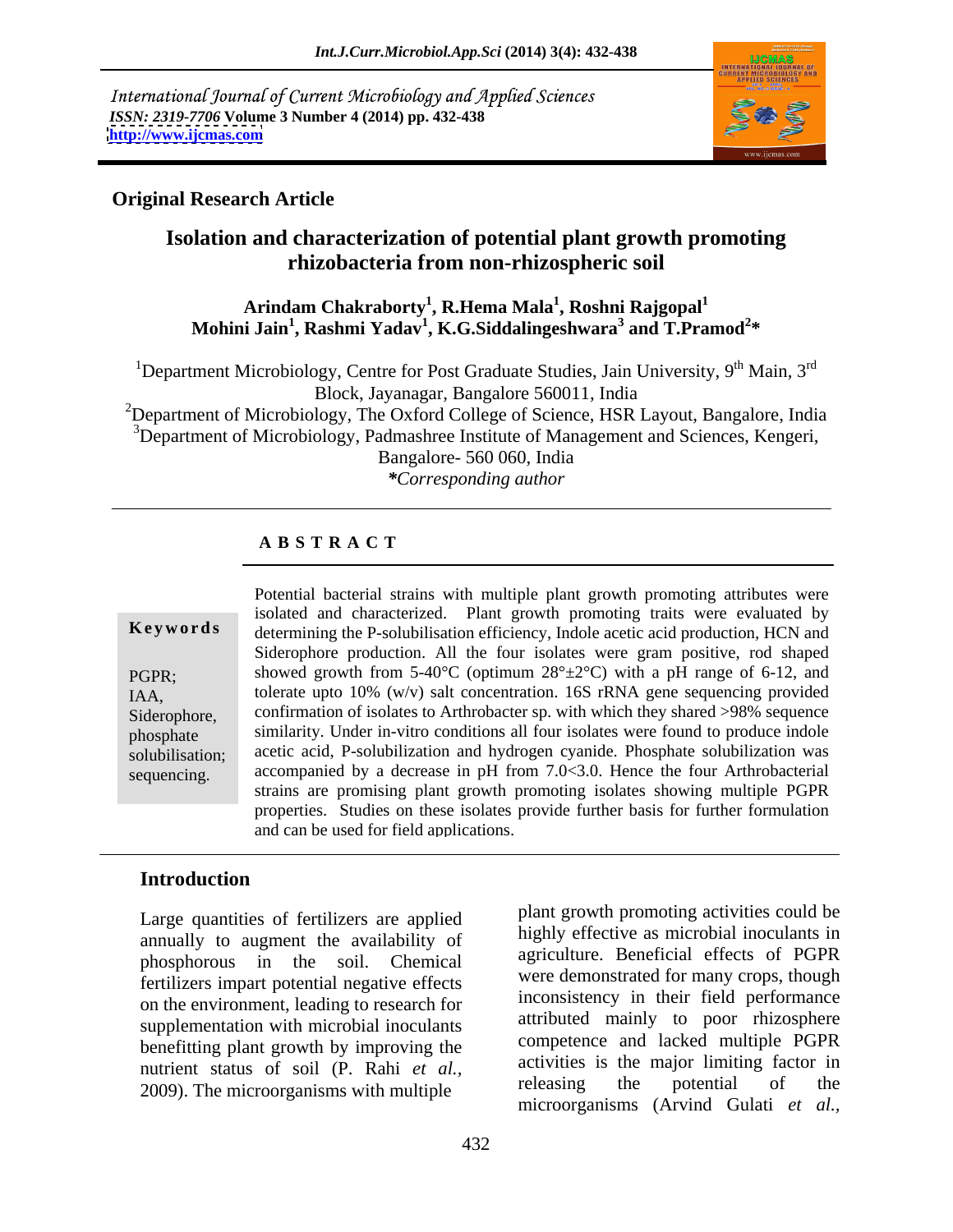2009). Many phosphate solubilising bacteria (PSB) belongs to *Pseudomonas, Azospirullum, Azotobacter, Rhizobium, Burkholderia, Flavobacterium* and to the fungal genera *Aspergillus* and *Penicillium*

The immense potential of microorganisms in these areas remains unexplored and untapped. Screening of PGPR appears to supplemented with  $7-12\%$  (w/v) NaCl and be good strategy for the selection of potent environments for sustainable agriculture medium was tested on ISP-4 medium in (Arvind Gulati *et al.,* 2009). In this report rhizospheric soil and their characterization the isolates to grow at different on the morphological and physiological studies and also by 16s rRNA sequence inoculated onto ISP-4 medium and

### **Materials and Methods**

Soil samples for the bacterial isolation were collected from non-rhizosphere soil from North East India at an altitude of 1965 meters above the sea level. The soil samples were processed and diluted serially, and were subjected to spread plate technique on ISP4 medium and incubated at 30°C for 48 h. A total of 97 strains were isolated and these purified cultures were stored on ISP-4 medium at 4°C. These sequence analysis was done at the RDP-11 isolates were screened and selected on the basis of clear zones around the colonies on Pikovaskaya's medium. The isolates were assessed for morphology, physiology and Gram's reaction and other analysis function at RDP data version

reaction, salt tolerance, biochemical the neighbour joining method (Saitou and

*Bacillus, Enterobacter, Serretia, Pantoea,* salt starch agar) containing (gL (Deepa *et al.,* 2010). Agar 20 was used in the screening process. strains to apply in certain condition isolates to grow in alkaline or acidic isolation of plant growth promoting 12.0 (increments of 1.0 unit) using bacteria from the North Eastern non-different buffers. To check the ability of analysis is presented. incubated at 10°C - 45°C (increments of characterization and microscopic observation. The ISP medium 4 (Inorganic  $-1$   $\lambda$   $\alpha$   $\alpha$   $\beta$ ) Starch 10, CaCO<sub>3</sub> 2, K<sub>2</sub>HPO<sub>4</sub> 1, (NH<sub>4</sub>)<sub>2</sub> SO<sub>4</sub> 2<sub>,</sub> MgSO<sub>4</sub>.7H<sub>2</sub>O 1, NaCl 1, ZnSO<sub>4</sub>.7H<sub>2</sub>O trace,  $FeSO<sub>4</sub>$ .7H<sub>2</sub>O trace, MnCl<sub>2</sub> trace and The ability of the isolates to grow at different salt concentrations were carried by inoculating the cultures on ISP-4 plates supplemented with 7-12% (w/v) NaCl and incubated 30°C for 72 h. The ability of the medium was tested on ISP-4 medium in which the pH was adjusted from 4.0 to the isolates to grow at different temperature ranges, the isolates were inoculated onto ISP-4 medium and  $5^{\circ}$ C).

> Phenotypic characterization of isolates was carried out based on their colony morphology, microscopic observation and biochemical tests.

### **Phylogenetic analysis**

characterization. 9.50. Nucleotide sequences were aligned **Characterization, identification and** *et al.,* 1997). Phylogenetic and molecular **phylogenetic analysis** evolutionary analysis was conducted using The isolates were differentiated by Gram The phylogentic tree was constructed by The universal primer 27F and 1492R was used for the partial sequencing of the 16s rRNA gene (1091, 1096, 1126, 1104) sequence analysis was done at the RDP-11 (Ribosomal Database Project, Michigan State university MI, USA) using Seqmatch version 3 (Cole *et al.,* 2005). Similarity scores were obtained by the similarity rank analysis function at RDP data version using Clustal X 1.81 algorithm (Thompson mega version 4.0 (Kumar *et al.,* 2004). The phylogentic tree was constructed by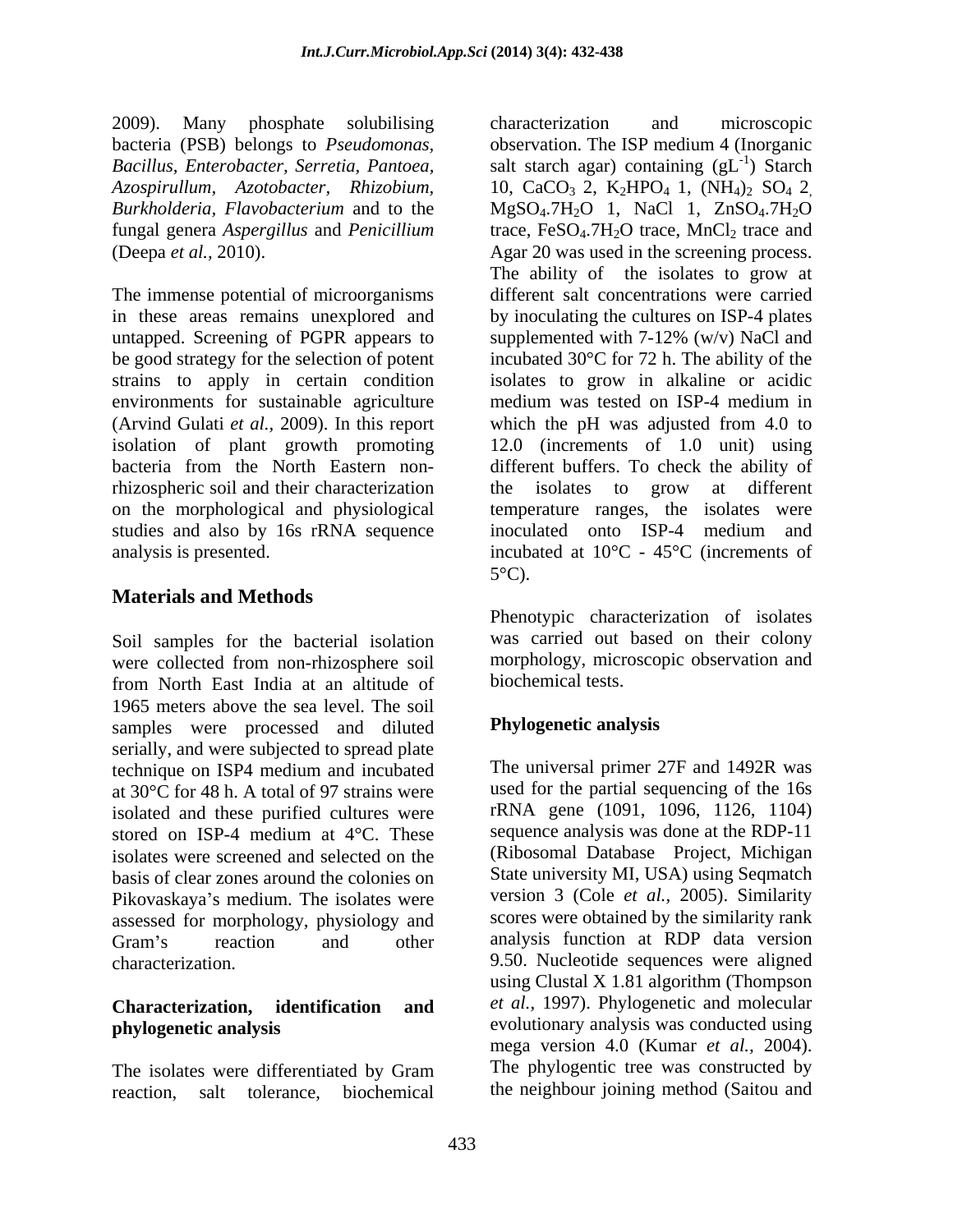# **Quantitative estimation of phosphate**

Initially the qualitative estimation of P-<br>siderophore producing strains. The carried out on Pikovaskaya agar (1948) followed by qualitative estimation of P solubilization as per standard methodology (Mehta and Nautiyal 2001) by inoculating 1ml of bacterial suspension  $(1\times10^9 \text{ cells})$ <br>per ml) in 50ml of NBRIP Broth in 150ml

### **Quantification of Indole acetic acid**

The isolates were grown in LB Broth cyanogenic potential respectively. supplemented with a filter sterilized Incubated reaction from the inoculated liquid medium was inoculated with the bacterial culture adjusted to optical density 0.5 measured at 600nm in a **Results and Discussion** spectrophotometer. The inoculated tubes were incubated at  $30^{\circ}$ C for 24 to 48 h.<br>Then the bacterial broth was centrifuged at **bacterial isolates** 5000 rpm for 15 minutes to obtain cell free extract. Auxin was detected in 1ml of Four potent strains producing about 15–20 supernatant with Salkowski reagent. A mm zone of phosphate solubilisation were standard curve was drawn for comparison for the determination of the auxin pikovaskaya agar for 5 days. The bacterial

## **Quantitative estimation for**

detected by CAS assay. The siderophore isolates showed good growth at

Nei 1987) using the distance matrix from containing CAS agar. The CAS blue the alignment. Distances were calculated solution for this assay was done according using (Kimura, 1980). to Schwyn and Neilands (1987). The **solubilisation**  weeks in the dark. The colony showing solubilizing activity of the isolates were uninoculated control plate was incubated isolates were stab inoculated with tooth picks and incubated at  $28^{\circ}$ C  $\pm$ 2 for 2 orange zones were considered as siderophore producing strains. The under the same conditions, and no change in colour was observed.

cells and incubated for 48 hours and were per ml) in 50ml of NBRIP Broth in 150ml screened quantitatively for the production Erlenmeyer flask incubating it for 15 days. of cyanide by using picrate or sodium Every 3 days the cell suspension was carbonate saturated vapour fixed to the centrifuged at 10,000 rpm for 10 minutes underside of the petri dish lids (Bakker and Phosphate content in the supernatant and Schipper 1987) which were sealed was spectrophotometrically estimated by with parafilm before incubation at 28°C. the method of Murphy and Riley, 1962**.** Colour change of the filter paper from solution of 1gm of L-Tryptophan. The plate was compared with the uninoculated The isolates were plated on ISP-4 medium yellow to light brown, or reddish brown was noted at 4, 24 and 48 hours as indication of weak, moderate or strong cyanogenic potential respectively. Incubated reaction from the inoculated plates.

### **Results and Discussion**

### **Isolation and characterization of the bacterial isolates**

production. colonies were circular, smooth, convex after incubation on modified and entire.

**Siderophores and HCN production** The strains were Gram positive, motile Siderophore productions by isolates were  $pH 6-12$  with a pH optimum 7.0  $\pm$ 0.5. The production was tested on the petri dishes temperature ranging from 5- 45°C andand was able to grow over a wide range of isolates showed good growth at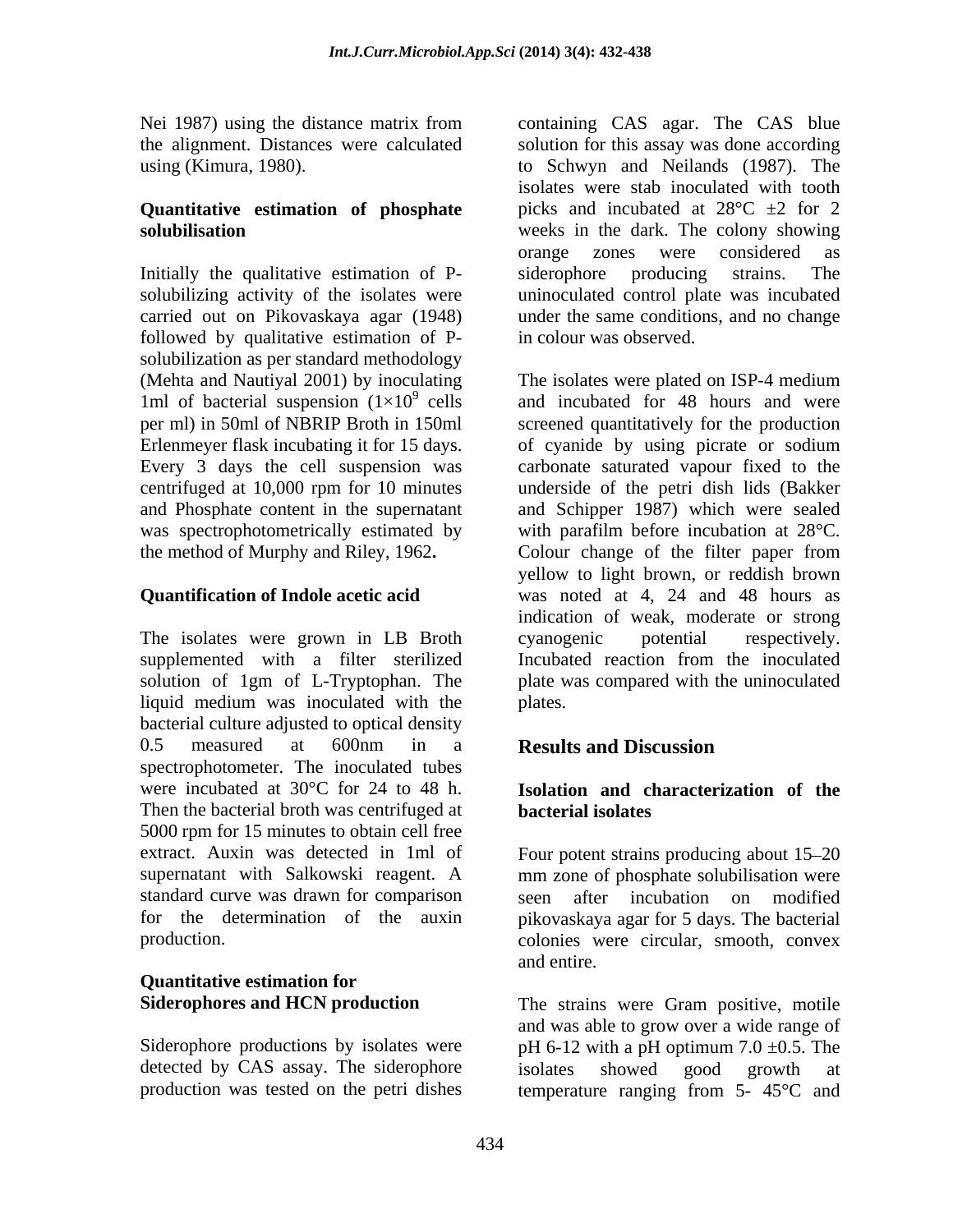showed tolerance to Nacl at a known that improved phosphorus nutrition concentration of 7% (w/v). All the 4 isolates were catalase positive, reduced development overall (Jones and Darrae nitrates, ONPG negative except for one 1994). Siderophore production by the isolate. All four isolates hydrolyzed starch isolates was significant for iron nutrition and casein except for one strain. All the of plants grown under iron deficient properties are tabulated in Table-1. conditions (Picterse *et al.,* 2001). HCN Molecular analysis based on 16s rRNA production by non-rhizospheric bacteria is gene sequencing revealed that the isolates viewed variably while it is considered showed maximum similarity with the genus *Arthrobacter* available in the public domain. The phylogenetic tree constructed Studies have been taken up to understand with 16S rRNA gene sequences show that the nature and properties of microbes JUA5 and JUM65 form a separate clade which possess potential plant growth with *Arthrobacter nicotianae* DSM 20123 and *Arthrobacter arilaitensis* CIP awareness about chemical fertilizers based 108037T whereas JUA29 and JUA14 agricultural practices it is important to separate with *A.mysoreans* LMG16219T search for region-specific microbial strains and *A.rhombi* F983HR69T. which can be used as potential plant

producing physiologically active IAA that of IAA production (Costacurta and Varduley 1995). L-Tryptophan was also considered as IAA precursor in bacteria, as in plates. Its addition to the bacterial broth increases IAA production greatly (Park *et al.,* 2005, Tsavkelova *et al.,* 2007).Root exudates are natural sources of L- Tryptophan for rhizosphere micro flora phosphate significantly at 30°C, though which may enhance auxin production the zone of solubilization around the (Kravchenko *et al.*, 1991, Martens and bacterial colony on Pikovaskaya agar after Frankenberger 1994). 72 h of incubation. Quantitative estimation

plant growth promoting potential of strains intervals. Maximum solubilisation was tri calcium phosphate/ml per day. It is well phosphate solubilisation(pH 7.0 to 4.0-3.0)

influences plant growth and root effective from bio-control point of view.

IAA biosynthesis is not limited to higher products (Ahmed 1995). In present work, plants; microorganisms are also capable of the differences in the plant growth may have great effect on plant growth due to their rhizospheric competence. development. 80% of the microorganisms Further work is required to prove the isolated from rhizosphere soil are capable PGPR activity with pot experiments for promoting traits. With increasing growth promoters to achieve desire promoting attributes of the isolates can be further utilization of these isolates for field applications.

### **P-solubilization activity and IAA production**

The present work aims to highlight the incubation for 15 days at 3, 5, 7, 10, day JUA5, JUA14, JUA29 and JUA65 which observed at 30°C. At this temperature belong to the genus *Arthobacter*. The maximum solubilisation 200-1200 µg/ml strains isolated from the North East India was seen after  $10<sup>th</sup>$  day of incubation. The possessed multiple plant growth traits like pH of the broth also decreased in each phosphate solubilisation, 200-1200 µg of case. A decrease in pH showed efficient The isolates were seen to solubilise of phosphate solubilization after intervals. Maximum solubilisation was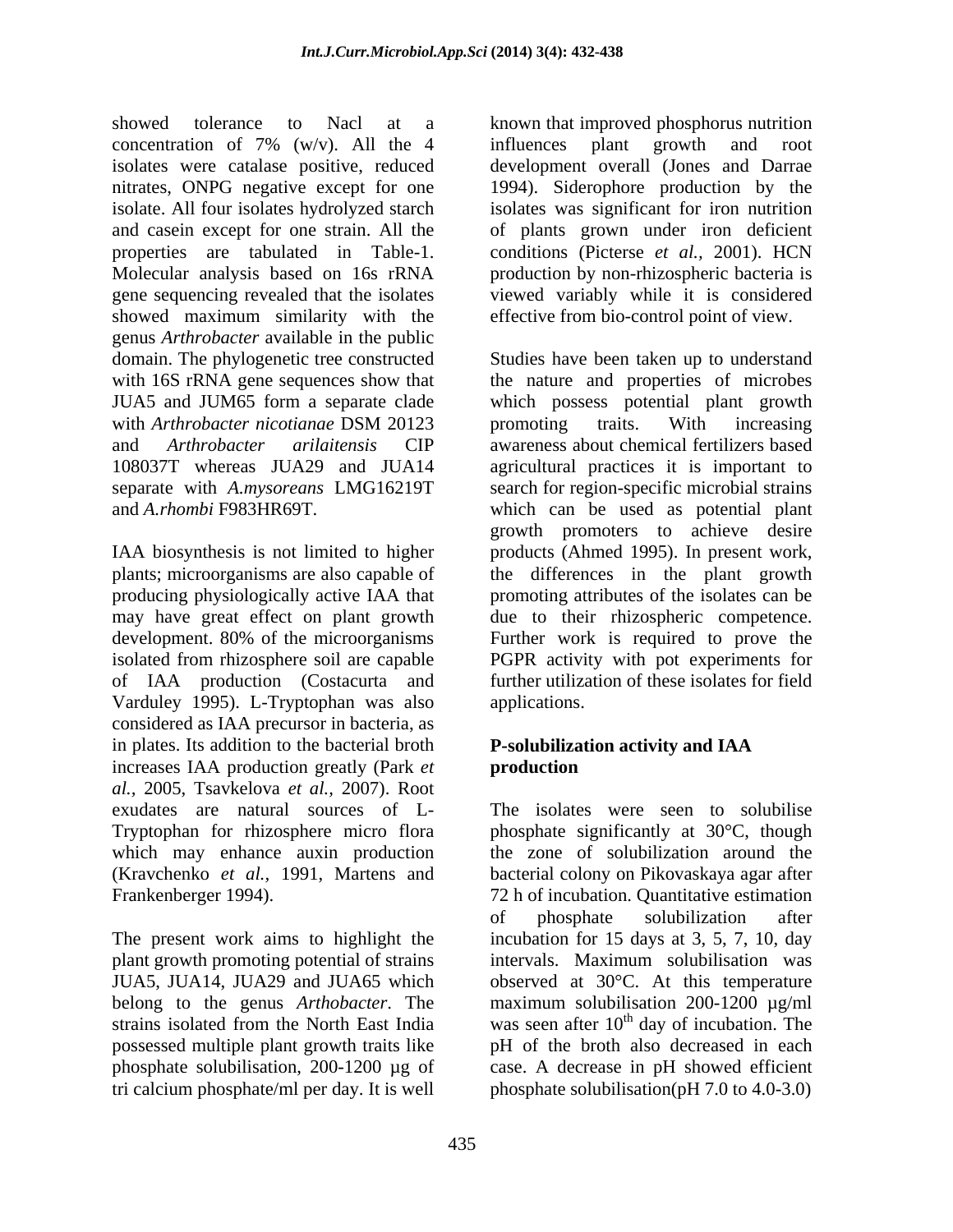| <b>Character</b>                                                  | <b>Isolates</b> |             |                                       |              |
|-------------------------------------------------------------------|-----------------|-------------|---------------------------------------|--------------|
|                                                                   | JUA5            | JUA14       | <b>JUA29</b>                          | <b>JUM65</b> |
| Morphological                                                     |                 |             |                                       |              |
| Gram stain                                                        |                 |             |                                       |              |
| Cell shape                                                        | Rods            | Rods        | Rods                                  | Rods         |
| Colony colour                                                     | Pale pink       |             | Pale pink   Pale yellow   Pale yellow |              |
| motility                                                          | Motile          | Motile      | Motile                                | Motile       |
| ONPG                                                              |                 |             |                                       |              |
| H S production                                                    |                 |             |                                       |              |
| Nitrate production                                                |                 |             |                                       |              |
| Urease                                                            |                 |             |                                       |              |
| Voges Proskauer's                                                 |                 |             |                                       |              |
| Indole                                                            |                 |             |                                       |              |
| oxidase                                                           |                 |             |                                       |              |
| Methyl red                                                        |                 |             |                                       |              |
| Casein                                                            |                 |             |                                       |              |
| Starch                                                            |                 |             |                                       |              |
| Plant growth                                                      |                 |             |                                       |              |
| promoting traits                                                  |                 |             |                                       |              |
| P-solubilisation $(\mu g^{-1}ml^{-1200)$<br>$\frac{1}{2}day^{-1}$ |                 | 1000        | 900                                   | 1200         |
| IAA Production (µg-                                               | 110             | 50          | 60                                    | 100          |
| $1ml-1day-1)$                                                     |                 |             |                                       |              |
| <b>HCN</b> production                                             |                 |             |                                       |              |
| Siderophore production                                            |                 |             |                                       |              |
| pH decline                                                        | $7.0 - 4.0$     | $7.0 - 4.0$ | $7.0 - 4.0$                           | $7.0 - 4.0$  |

| Table.1<br>Variou.<br>∙strains<br>attribute of the<br>. the <i>Arthrobacter</i> |  |
|---------------------------------------------------------------------------------|--|
|---------------------------------------------------------------------------------|--|

### **Fig-4 Phylogenetic tree of the isolates**



 $\frac{1}{\log n}$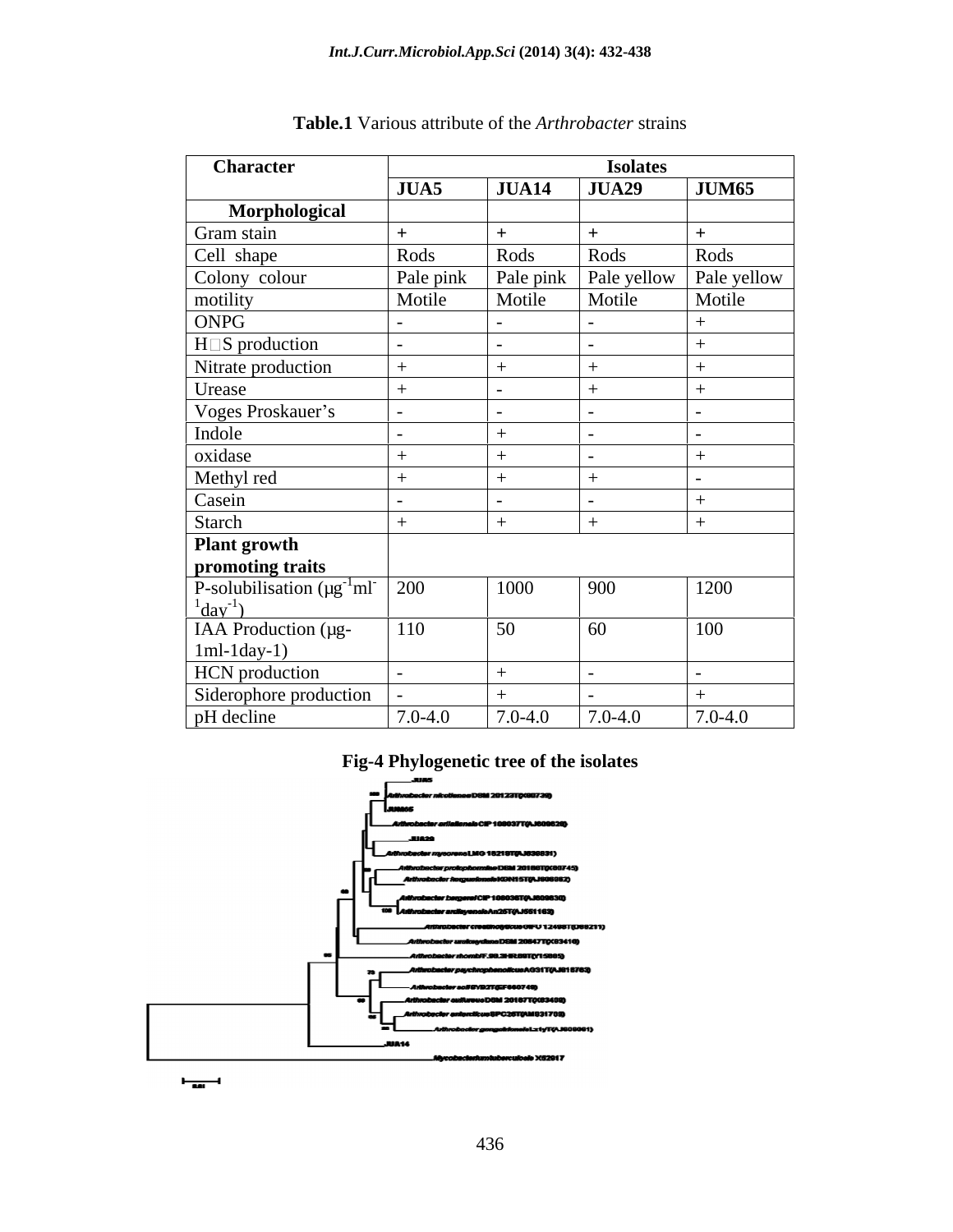in all isolates tested (Table-1). Maximum where the isolates can be applied for field IAA production from 50-110  $\mu$ g/ml/day in trials. tryptophan amended media with different isolates at 30°C after 48 hours incubation.

Appearance of clear zones around the bacterial colonies on PVK agar indicated authorities of the Jain University, phosphate solubilisation by the bacterial strains. The results on the solubilisation of inorganic phosphates by *Arthrobacter* strains support the earlier reports that rock, **References** iron and aluminium phosphates are less responsive to phosphate solubilisation (Pradhan and Sukla, 2005). Also a significant decline in the pH of medium<br>sustainability  $Orford$  and  $IRH$ significant decime in the prior medium<br>was recorded during solubilisation of  $\begin{array}{c} \text{sustainability.} \quad Oxford \quad and \quad IBH \\ \text{was recorded during subbilsation of \end{array}$ different phosphate substrates, which suggested secretion of organic acids by the bacterial strains. The endogenous hand result becomes and bacterial strains. The endogenous plant growth-promoting and regulators of many aspects of plant growth  $\frac{1}{2}$ and development are the plant hormones.<br> *hizosphaerae* strain BIHB 723 from Auxins are the most extensively studied hormones which regulate cell division, cell elongation, cell differentiation in plants (Berleth & Sacrs, 2001). Although the indole acetic acid is not limited to plants, microorganisms do produce in teaching pour federal phonons of the magnetic policy of the magnetic mediated plant physiologically viable auxins which may<br>growth stimulation. Soil Biol. have a positive effect on plant growth and its development. L-tryptophan as it a<br>Berleth T. Sachs T 2001 Plant precursor in plants does the same in the morphogenesis: long distances microorganisms (Park *et al.,* 2005).

The present study has generated  $C_{\text{obs}} = R_{\text{free}} = R_{\text{free}} = R_{\text{Map}}$ information on the genetic variations<br>
O.Kulam S.A., McGarrell D.M., among the plant growth promoting strains with different tolerance levels to  $\frac{\text{Gumb}}{\text{Bihogomal}}$  database project (PDT) temperature, alkalinity, salinity and  $\frac{1}{1}$  is the solution of the sequences and tools for high calcium salts. The results are of  $\frac{m}{\epsilon}$  throughout  $rDNA$  analysis Nucleic importance in developing plant growth<br>Acids Res. 33:294-296 promoting inoculants which can find applications in harsh conditions and for development of microbial formulations<br>associated bacteria. Crit. Rev. which may have wide applications. Thus the results reveal that the isolates from  $\sum_{P=0}^{MECLOLOE}$   $\sum_{S=1}^{NICLOLOE}$   $\sum_{S=1}^{NICLOLOE}$   $\sum_{S=1}^{NICLOLOE}$ 

trials.

### **Acknowledgement**

The authors would like to thank the authorities of the Jain University, Bangalore for providing the facilities to carry out this work.

## **References**

- Ahmed S., 1995 Agriculture-fertilization interface in Asia issue of growth and sustainability. *Oxford and IBH publishing Co.* New Delhi.
- Arvind Gulati, Pratibha Vyas, Praveen Rahi, Ramesh Chand Kasana 2009 Plant growth-promoting and rhizosphere-competent *Acinetobacter rhizosphaerae* strain BIHB 723 from the cold deserts of the Himalayas. *Curr. Microbiol.* 58:371-377
- Bakker AW., Schipper B., 1987 Microbial cyanide production in the rhizosphere in relation to potato yield reduction and *Pseudomonas sp.* mediated plant growth stimulation. *Soil Biol. Biochem*. 19:451-457.
- Berleth T, Sachs T 2001 Plant morphogenesis: long distances coordination and local patterning. *Curr. Opin. Plant Biol.* 4:57-62
- Cole R, Chai B,Farris R.J.,Wang Q.,Kulam S.A., McGarrell D.M., Garrity G.M, Tiedje J.M., 2005 The Ribosomal database project (RDT-II):sequences and tools for highthroughput rRNA analysis. *Nucleic Acids Res.* 33:294-296
- Costacurta A., and Vanderleyden J 1995 Synthesis of phytoharmones by plant associated bacteria. *Crit. Rev. Microbiol.* 21:1-18.
- North East India are acid or alkali tolerant<br>Pandey., 2010 Isolation and Deepa C.K., Syed G.Dastager, Ashok Pandey., 2010 Isolation and